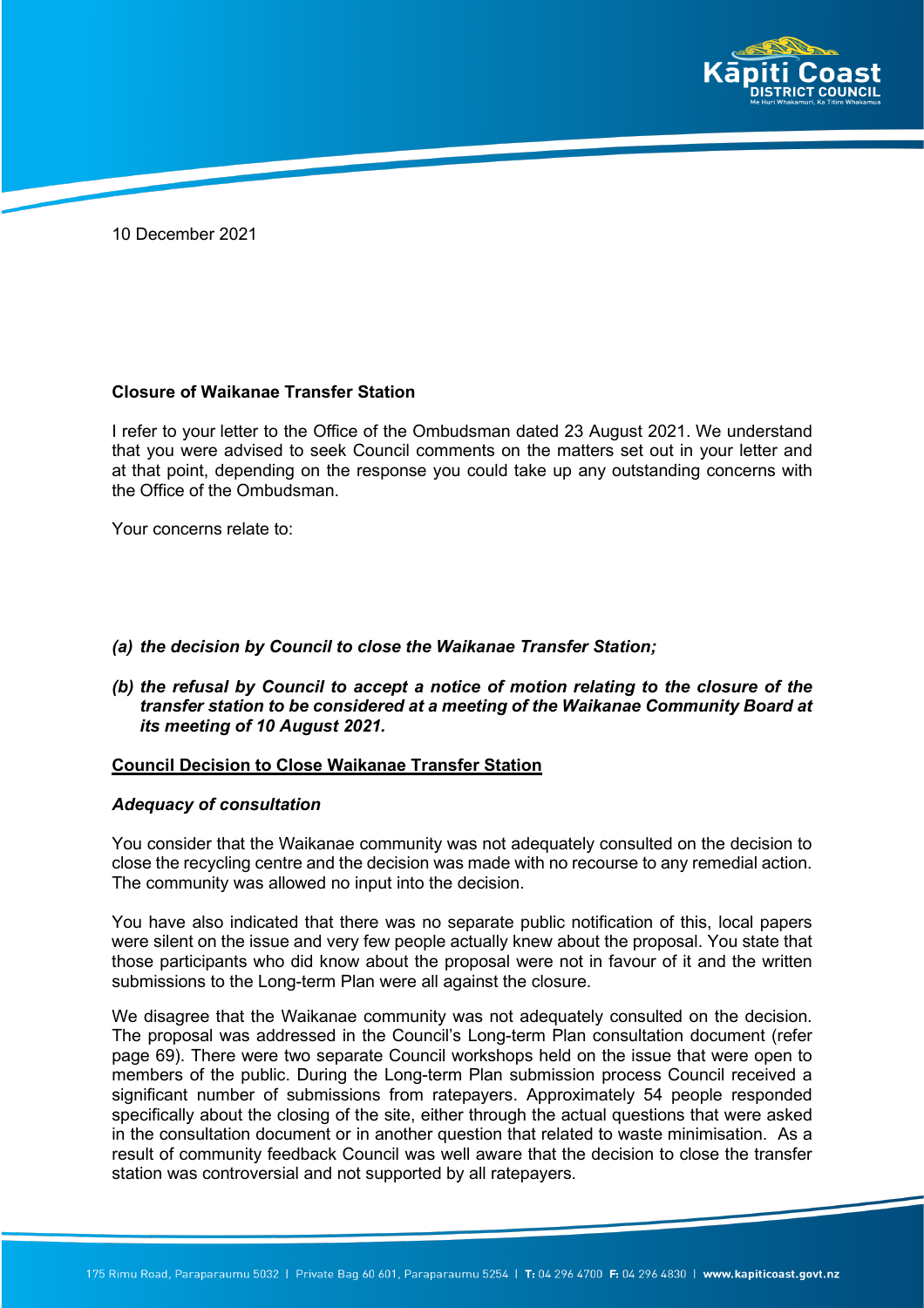You have also pointed out that Council attempted to justify the closure by stating that a survey was held, maintaining that as 64% of users had kerbside recycling, the provision of a recycling facility was inefficient and ineffective

Council notes that the survey that was carried out was only one mechanism for obtaining feedback on the proposal to close the transfer station.

You have also referred to section 97(2)(b) of the Local Government Act which requires that a consultation document be provided where a withdrawal of service occurs.

Section 97 only applies in relation to a decision to alter significantly the intended level of service provision for any significant activity undertaken by or on behalf of the local authority, including a decision to commence or cease any such activity.

Council does not regard the provision of recycling services at the Waikanae transfer station as a significant activity. On this basis Council was not required to undertake the additional requirements set out in section 93E.

Despite this, we note that Council did include the matter within its Long-term Plan consultation document and seek specific comments around the proposed reduction in service levels arising from the proposed closure of the Waikanae transfer station.

In our view there was considerable consultation on the proposal to close the Waikanae Transfer Station.

## *Council workshops on Waikanae Transfer Station*

For the record we do not agree with the concerns you have raised regarding the Council workshop.

Council workshops are an important part of Council's governance arrangements and provide a forum for staff to present information to elected members outside of a Council meeting, to support the decision-making that occurs at Council meetings. For the avoidance of doubt, no resolutions or decisions are made at workshops; however, workshops provide a forum for elected members to discuss complex matters and elected members may provide staff with a "steer" or "direction" to facilitate Council business that occurs in Council meetings.

In the context of a Long-term Plan process, Council workshops are required in order that elected members can direct staff as to what particular options they would like costed up. This is important as there is a significant amount of time required to undertake the necessary financial modelling of the rates that are required to fund the activities set out in the Long-term Plan. In order to provide the necessary guidance to staff, the chair may use straw polls. These are not formal votes and do not bind Councillors. However, Councillors are aware that council staff only have limited capacity to model different options so there is some pressure to limit the number of options that are costed up. Standing orders do not apply to workshops and as such, your comment that the Chief Executive was seeking to override standing orders is incorrect.

The vote on the closure of the Waikanae Transfer Station took place at the Council meeting on 24 June.

Once the Long-term Plan was adopted and rates struck at the Council meeting on 24 June, Council must proceed in line with the Long-term Plan unless there is a conscious decision to depart from it.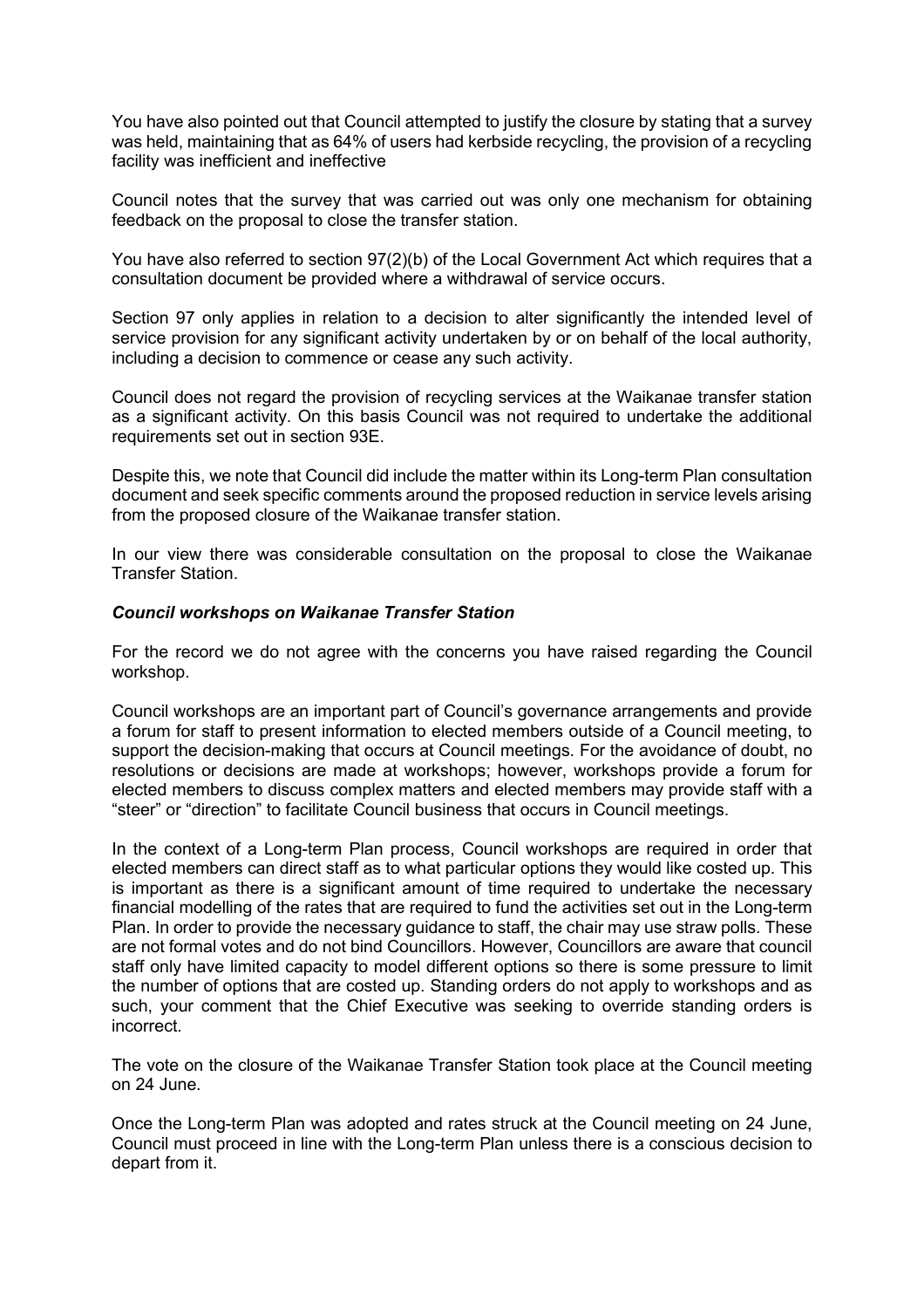## *11 July Public Meeting in Waikanae*

We have no comments in relation to the public meeting that was held in Waikanae on 11 July 2021.

# *29 July Council Meeting*

You note that at the 29 July Council meeting Cr Elliott attempted to move a notice of motion requesting that the recycling centre remain open until a review was completed. We do not have any records of that notice of motion but by that time the Mayor had directed staff to prepare a report about district wide recycling options.

## *10 August 2021 Waikanae Community Board Meeting*

You refer to the 10 August 2021 Waikanae Community Board Meeting where Cr Prvanov attempted to move a notice of motion requesting that a "staff report is prepared for the Waikanae Community Board and KCDC Councillors within the next 2 months to cover the reasons for the closing of the Waikanae Recycling Facility, as well as outlining a plan to provide a viable alternative recycling facility in Waikanae in the near future".

This notice of motion was rejected on the basis that the community board was not the appropriate forum for considering matters relating to the transfer station. The decision to close the transfer station was a matter for Council (falling within its delegations and not the delegations of the Waikanae Community Board) and had been the subject of considerable discussion at Council.

In relation to the specific request within the notice of motion, the Waikanae Community Board do not have the delegation to request that Council staff prepare a report nor request a plan relating to the alternatives to the closure of the Waikanae Recycling Centre.

In response to her request Cr Prvanov was also advised that the Mayor had requested a report to look at rural recycling options, across the district. She was advised that this was part of the recommendations from the waste task force and is being addressed.

We do not accept that the Chief Executive was seeking to ignore or deny representation by avoiding community requests. Notices of motion provide an important avenue for representation at Council's committees and boards; however, consideration must also be given to delegations and other matters set out in the governance structure and standing orders to ensure the effective conduct of Council business.

Council's view is that there was extensive consultation on the closure of the Waikanae Transfer Station and consideration given to the views of residents across the district. While the proposed closure was not supported by a number of Waikanae residents, ultimately Councillors voted in favour of the closure of the transfer station when they adopted the Longterm Plan.

#### *Council Vote to Close Transfer Station*

You claim that there has not been a vote to close the recycling station in a full Council meeting.

This is incorrect. The proposal to close the transfer station was voted on when Council adopted the Long-term Plan.

We trust this response addresses the matters you have raised.